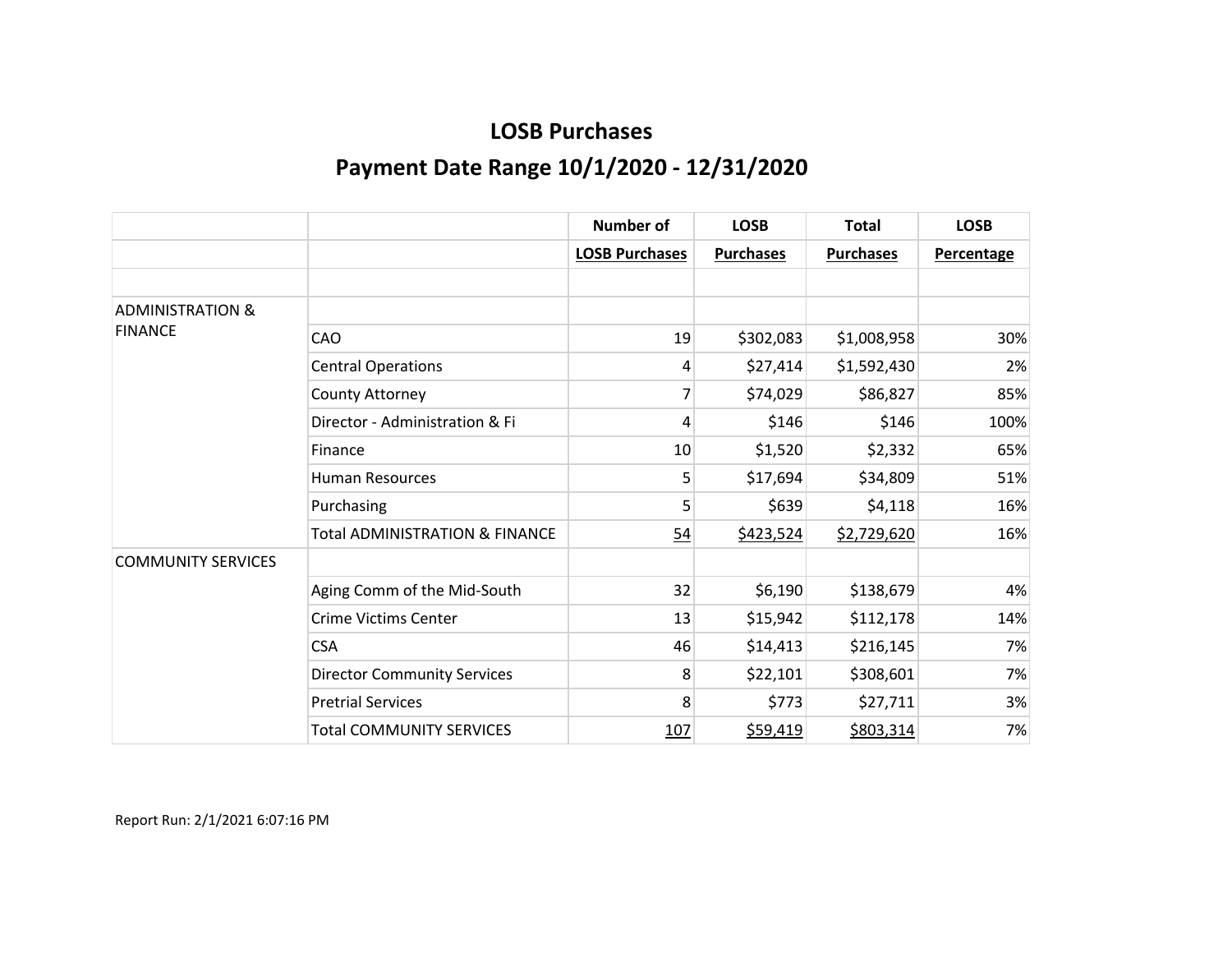| <b>CORRECTIONS</b>        |                                      |                 |           |             |     |
|---------------------------|--------------------------------------|-----------------|-----------|-------------|-----|
|                           | <b>Corrections Administration</b>    | 136             | \$153,975 | \$1,165,952 | 13% |
|                           | <b>Total CORRECTIONS</b>             | 136             | \$153,975 | \$1,165,952 | 13% |
| <b>EMPLOYEE BENEFITS</b>  |                                      |                 |           |             |     |
|                           | <b>Employee Health Insurance</b>     | 0               |           | \$11,700    | 0%  |
|                           | <b>Total EMPLOYEE BENEFITS</b>       | $\underline{0}$ |           | \$11,700    | 0%  |
| <b>HEALTH SERVICES</b>    |                                      |                 |           |             |     |
|                           | Admin & Finance - Health Sycs        | 91              | \$62,987  | \$369,326   | 17% |
|                           | <b>Community Health</b>              | 85              | \$20,078  | \$81,032    | 25% |
|                           | <b>Environmental Health Services</b> | 54              | \$9,139   | \$136,692   | 7%  |
|                           | <b>Forensic Services</b>             | 1               | \$70      | \$20,870    | 0%  |
|                           | Health Planning & Promotion          | 19              | \$22,040  | \$27,456    | 80% |
|                           | <b>Inmate Medical Care</b>           | $\overline{2}$  | \$361     | \$43,262    | 1%  |
|                           | <b>Public Health Safety</b>          | 25              | \$7,259   | \$251,482   | 3%  |
|                           | Ryan White                           |                 | \$1,186   | \$607,075   | 0%  |
|                           | <b>Total HEALTH SERVICES</b>         | 284             | \$123,120 | \$1,537,194 | 8%  |
| <b>INFORMATION</b>        |                                      |                 |           |             |     |
| <b>TECHNOLOGY SERVICE</b> | <b>Chief Information Officer</b>     | 20              | \$33,261  | \$114,437   | 29% |
|                           | <b>IT Internal Services</b>          | 53              | \$100,801 | \$1,024,853 | 10% |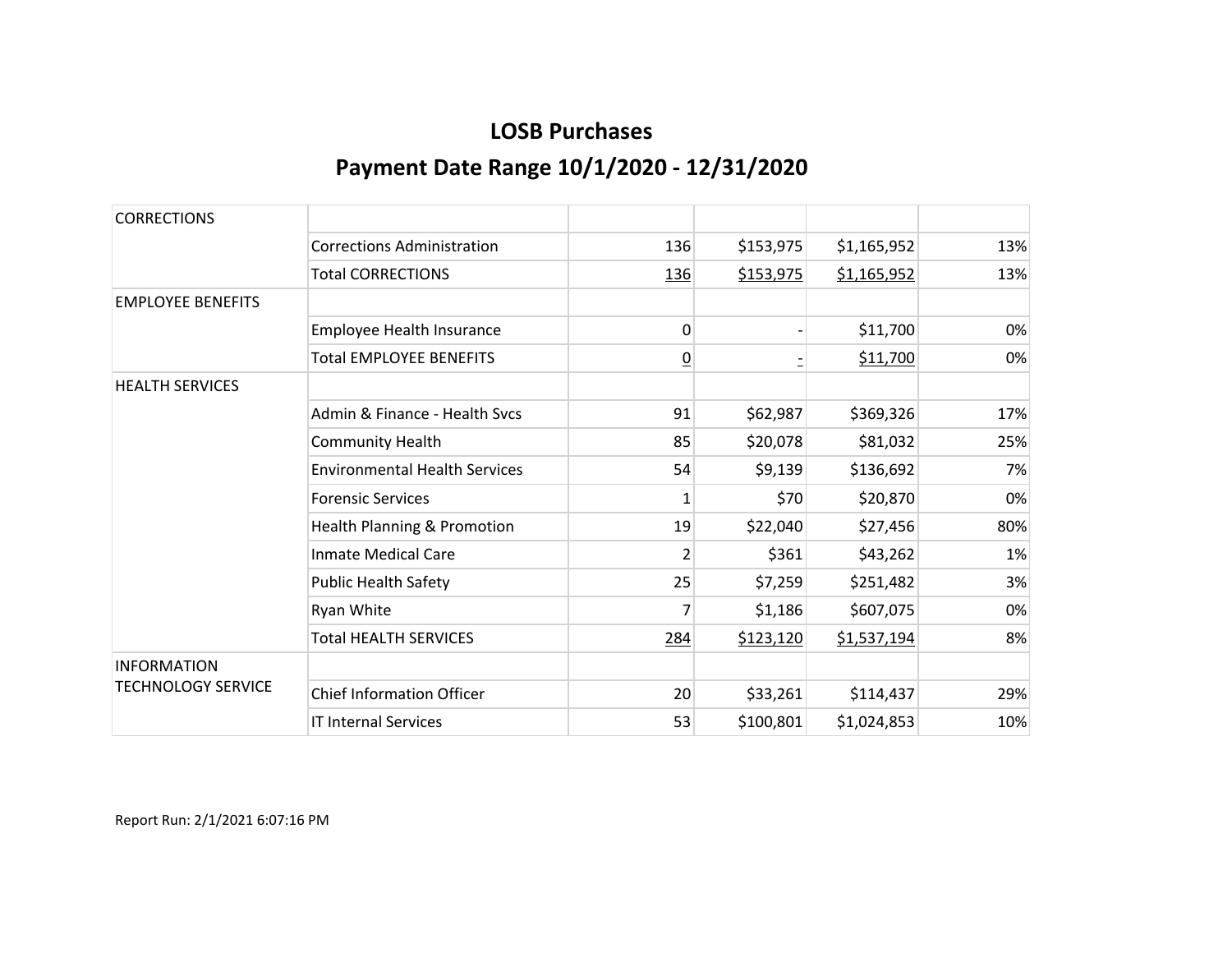| <b>INFORMATION</b><br><b>TECHNOLOGY SERVICE</b> | <b>IT Operations</b>                                  | 68             | \$158,478 | \$976,487   | 16% |
|-------------------------------------------------|-------------------------------------------------------|----------------|-----------|-------------|-----|
|                                                 | <b>Total INFORMATION TECHNOLOGY</b><br><b>SERVICE</b> | 141            | \$292,540 | \$2,115,777 | 14% |
| <b>JAIL DIVISION</b>                            |                                                       |                |           |             |     |
|                                                 | Jail Administration                                   | 47             | \$53,579  | \$247,481   | 22% |
|                                                 | Jail Programs                                         | 44             | \$15,032  | \$1,522,933 | 1%  |
|                                                 | Jail Security                                         | 16             | \$49,011  | \$173,889   | 28% |
|                                                 | <b>Total JAIL DIVISION</b>                            | 107            | \$117,621 | \$1,944,303 | 6%  |
| <b>JUDICIAL</b>                                 |                                                       |                |           |             |     |
|                                                 | <b>Attorney General</b>                               | 0              |           | \$39,342    | 0%  |
|                                                 | <b>Chancery Court</b>                                 | 0              |           | \$1,305     | 0%  |
|                                                 | <b>Circuit Court</b>                                  | 10             | \$904     | \$2,800     | 32% |
|                                                 | <b>Criminal Court</b>                                 | 40             | \$5,769   | \$13,751    | 42% |
|                                                 | Divorce Referee                                       | $\overline{2}$ | \$661     | \$694       | 95% |
|                                                 | <b>General Sessions Court</b>                         | 46             | \$33,249  | \$133,239   | 25% |
|                                                 | Juvenile Court Clerk                                  | 26             | \$9,485   | \$23,394    | 41% |
|                                                 | Juvenile Court Judge                                  | 56             | \$14,491  | \$85,147    | 17% |
|                                                 | Probate Court                                         | 6              | \$706     | \$966       | 73% |
|                                                 | Public Defender                                       | 38             | \$13,555  | \$22,943    | 59% |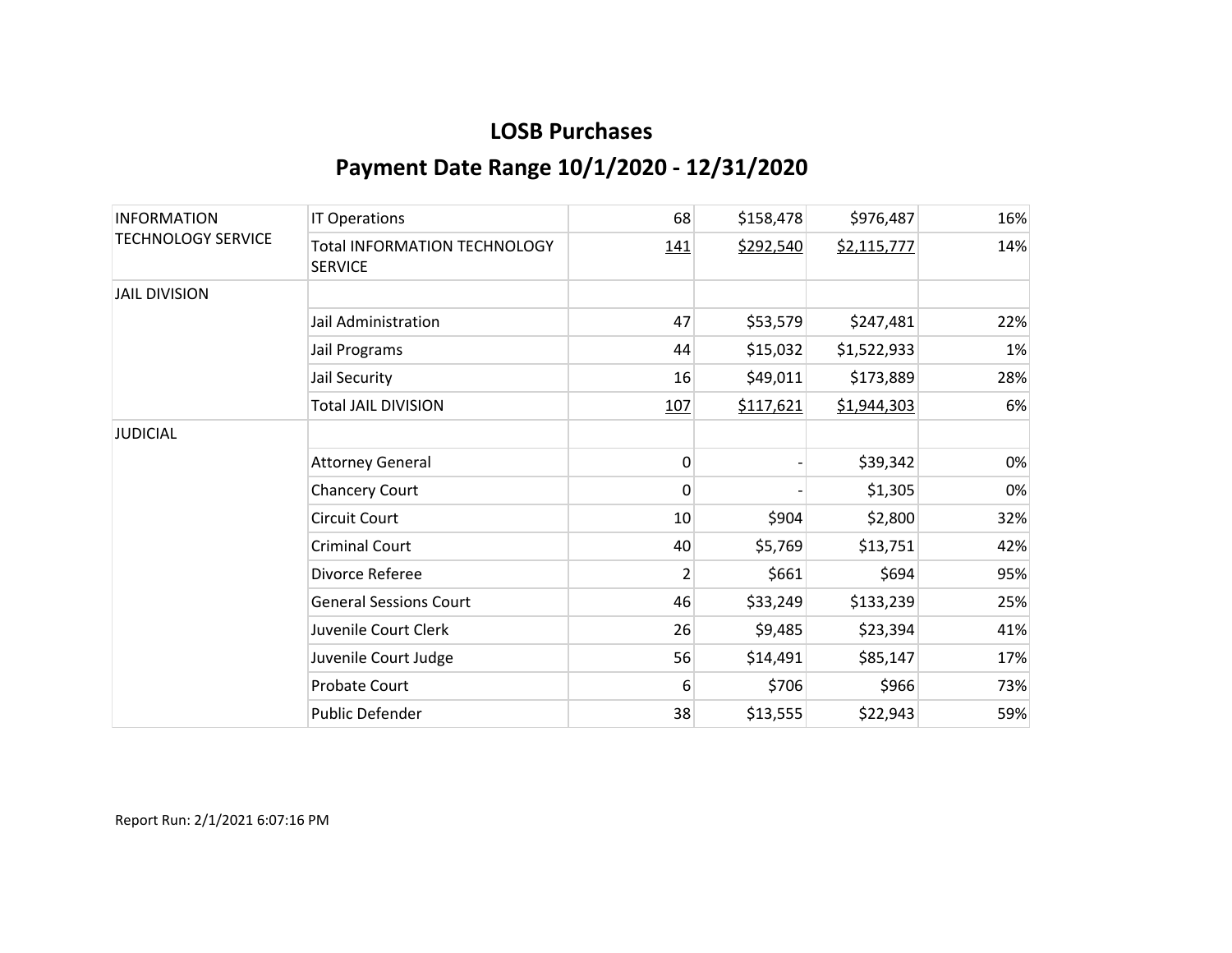| <b>JUDICIAL</b>                                 | <b>Total JUDICIAL</b>                                 | 224            | \$78,820  | \$323,580 | 24%  |
|-------------------------------------------------|-------------------------------------------------------|----------------|-----------|-----------|------|
| LAW ENFORCEMENT                                 |                                                       |                |           |           |      |
|                                                 | <b>Chief Deputy</b>                                   | 3              | \$2,088   | \$406,842 | 1%   |
|                                                 | Courts                                                | 5              | \$310,246 | \$310,872 | 100% |
|                                                 | <b>Detectives</b>                                     | 3              | \$756     | \$50,490  | 1%   |
|                                                 | Fugitive                                              | 0              |           | \$5,269   | 0%   |
|                                                 | <b>Special Operations</b>                             | 11             | \$5,889   | \$30,608  | 19%  |
|                                                 | <b>Training</b>                                       | 1              | \$1,291   | \$14,393  | 9%   |
|                                                 | Uniform Patrol                                        | 6              | \$9,957   | \$14,589  | 68%  |
|                                                 | <b>Total LAW ENFORCEMENT</b>                          | 29             | \$330,228 | \$833,063 | 40%  |
| <b>MISCELLANEOUS</b><br><b>INTERNAL SERVICE</b> |                                                       |                |           |           |      |
|                                                 | Admin & Finance - Health Svcs                         | 0              |           | \$5,573   | 0%   |
|                                                 | <b>Total MISCELLANEOUS INTERNAL</b><br><b>SERVICE</b> | $\overline{0}$ |           | \$5,573   | 0%   |
| OTHER ELECTED OFFICIALS                         |                                                       |                |           |           |      |
|                                                 | Assessor                                              | 68             | \$26,385  | \$460,030 | 6%   |
|                                                 | <b>County Clerk</b>                                   | 16             | \$22,544  | \$49,588  | 45%  |
|                                                 | <b>Election Commission</b>                            | 31             | \$118,415 | \$168,204 | 70%  |
|                                                 | <b>Equal Opportunity Compliance</b>                   | 0              |           | \$200     | 0%   |
|                                                 | Legislative Operations                                | 8              | \$329,816 | \$493,884 | 67%  |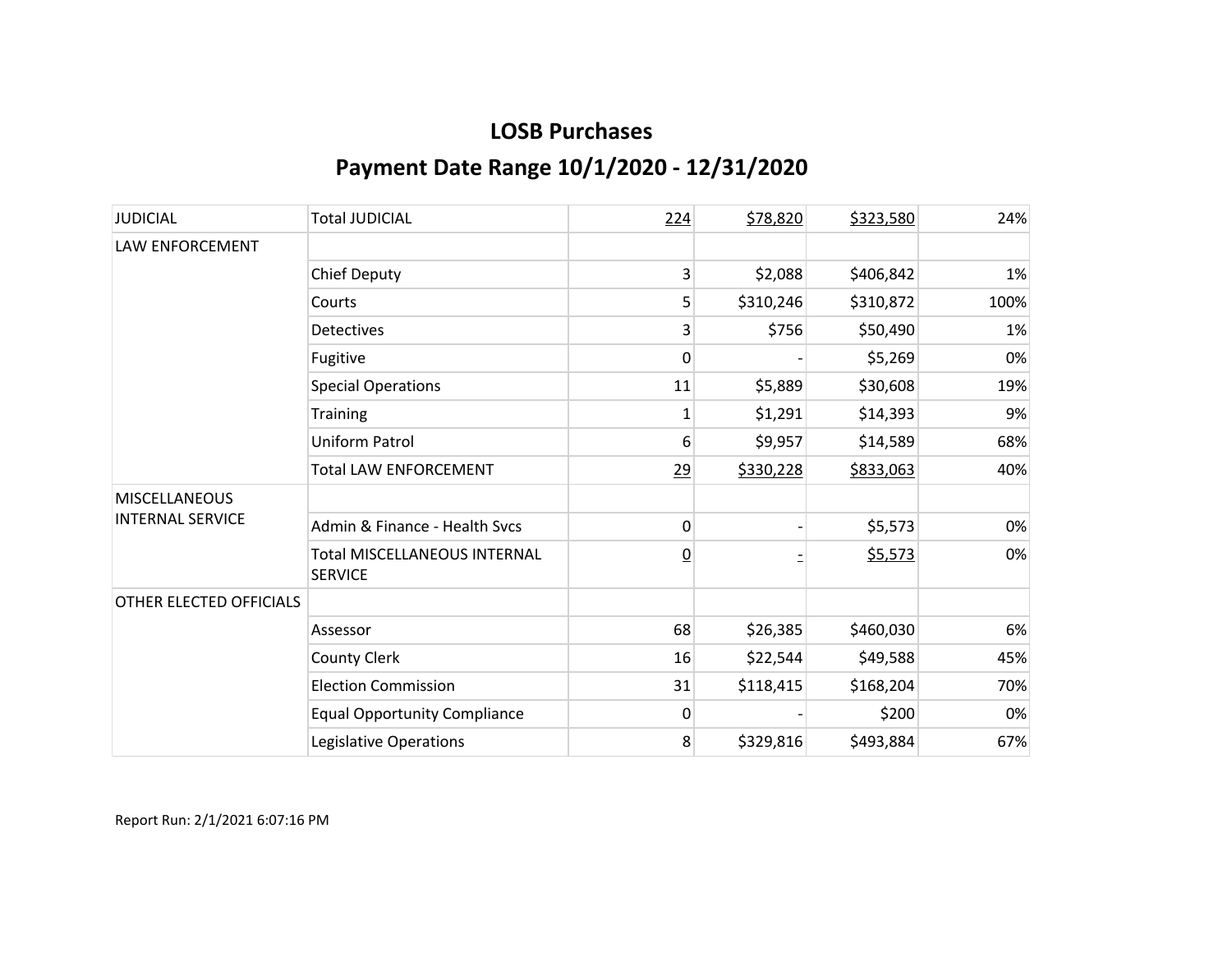| OTHER ELECTED OFFICIALS | Register                             | 9              | \$8,592   | \$62,709    | 14% |
|-------------------------|--------------------------------------|----------------|-----------|-------------|-----|
|                         | Trustee                              | 25             | \$28,607  | \$192,233   | 15% |
|                         | <b>Total OTHER ELECTED OFFICIALS</b> | 157            | \$534,359 | \$1,426,848 | 37% |
| <b>Other Offices</b>    |                                      |                |           |             |     |
|                         | Director & Staff-Public Works        | 0              |           |             | 0%  |
|                         | Jail Programs                        | 0              |           |             | 0%  |
|                         | Roads & Bridges                      | 0              |           | \$2,925,562 | 0%  |
|                         | <b>Support Services</b>              | 0              |           |             | 0%  |
|                         | <b>Total Other Offices</b>           | $\overline{0}$ |           | \$2,925,562 | 0%  |
| <b>PLANNING &amp;</b>   |                                      |                |           |             |     |
| DEVELOPMENT             | Admin & Finance - Health Svcs        | 0              |           | \$24,988    | 0%  |
|                         | <b>Codes Enforcement</b>             | 14             | \$19,313  | \$184,194   | 10% |
|                         | Director - Planning & Developm       | 9              | \$1,833   | \$2,024     | 91% |
|                         | Housing                              | 13             | \$91,334  | \$162,274   | 56% |
|                         | <b>Regional Services</b>             | 3              | \$298     | \$39,672    | 1%  |
|                         | <b>Resilience Department</b>         | 16             | \$29,547  | \$415,435   | 7%  |
|                         | Total PLANNING & DEVELOPMENT         | 55             | \$142,325 | \$828,586   | 17% |
| <b>PUBLIC WORKS</b>     |                                      |                |           |             |     |
|                         | Director & Staff-Public Works        | 74             | \$136,148 | \$370,236   | 37% |
|                         | <b>Environmental Programs</b>        | 19             | \$21,544  | \$388,916   | 6%  |